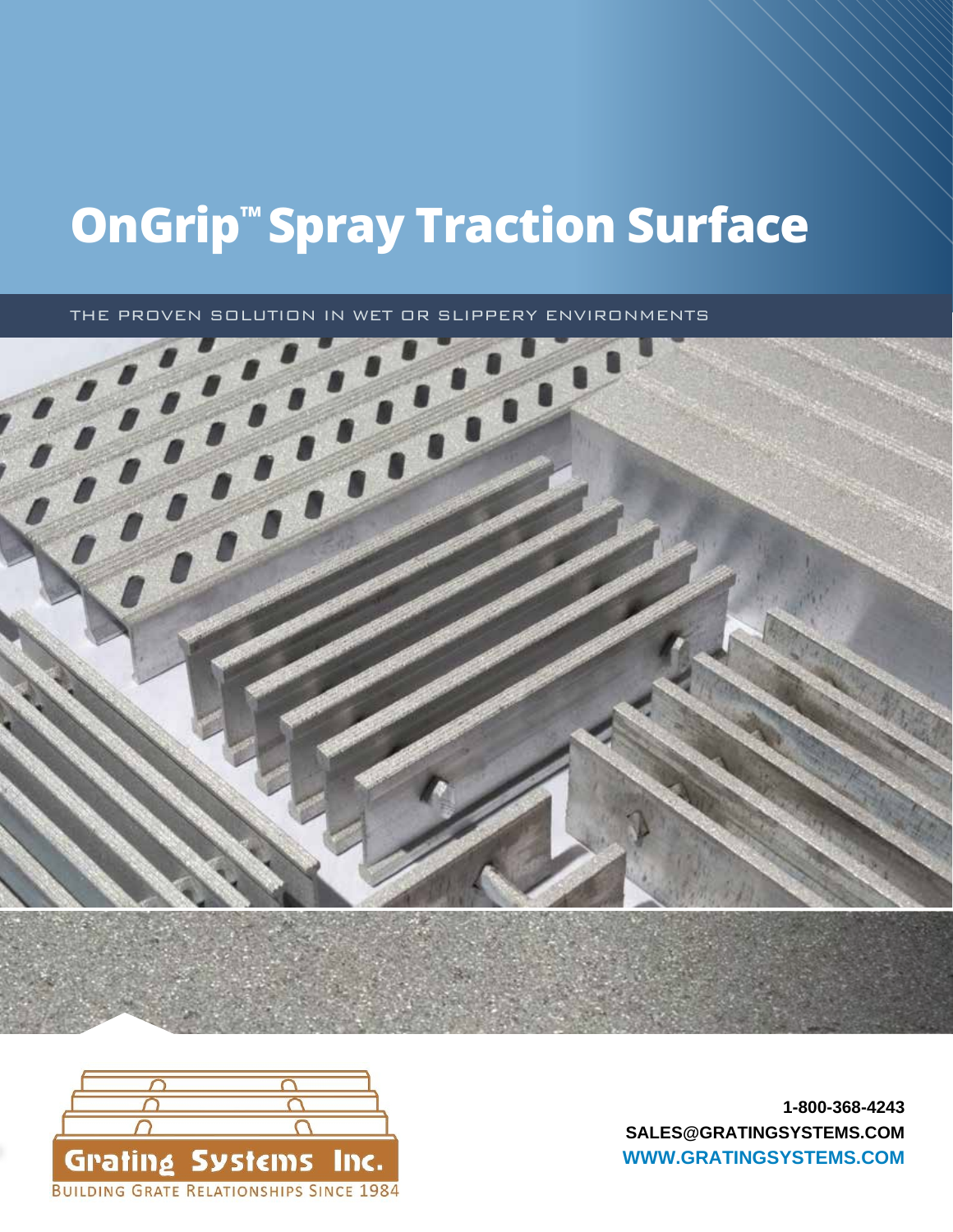# **Improve Traction. Reduce Falls. Get OnGrip™.**



**Introducing OnGrip™ Spray Traction Surface**

Grating Systems Inc utilizes metal spray techno thermally apply a metal grip surface with high bond strength onto the top of the base metal: carbon steel, stainless steel or aluminum.

OnGrip™ improves traction by increasing the coefficient of friction (COF) to meet current industry standards, thus reducing the risk of slips and falls. The surface traction meets the requirements of the Americans with Disabilities Act (ADA). Plus, the wet dynamic COF greatly exceeds ANSI/NFSI B101.3-2012 requirements for high traction, and the requirements of ANSI A137.1-2012. Turn to the back page to see detailed test results.

OnGrip™ is the proven solution in wet or slippery environments requiring slip-resistant walking and working surfaces. It can be applied to plate, stair treads, stair nosings and all metal bar grating and plank products.

*Navy Pier in Chicago, IL (7SG4 High-Heel Friendly Grating)* 



*Big River Crossing in Memphis, TN (Aluminum Plank)*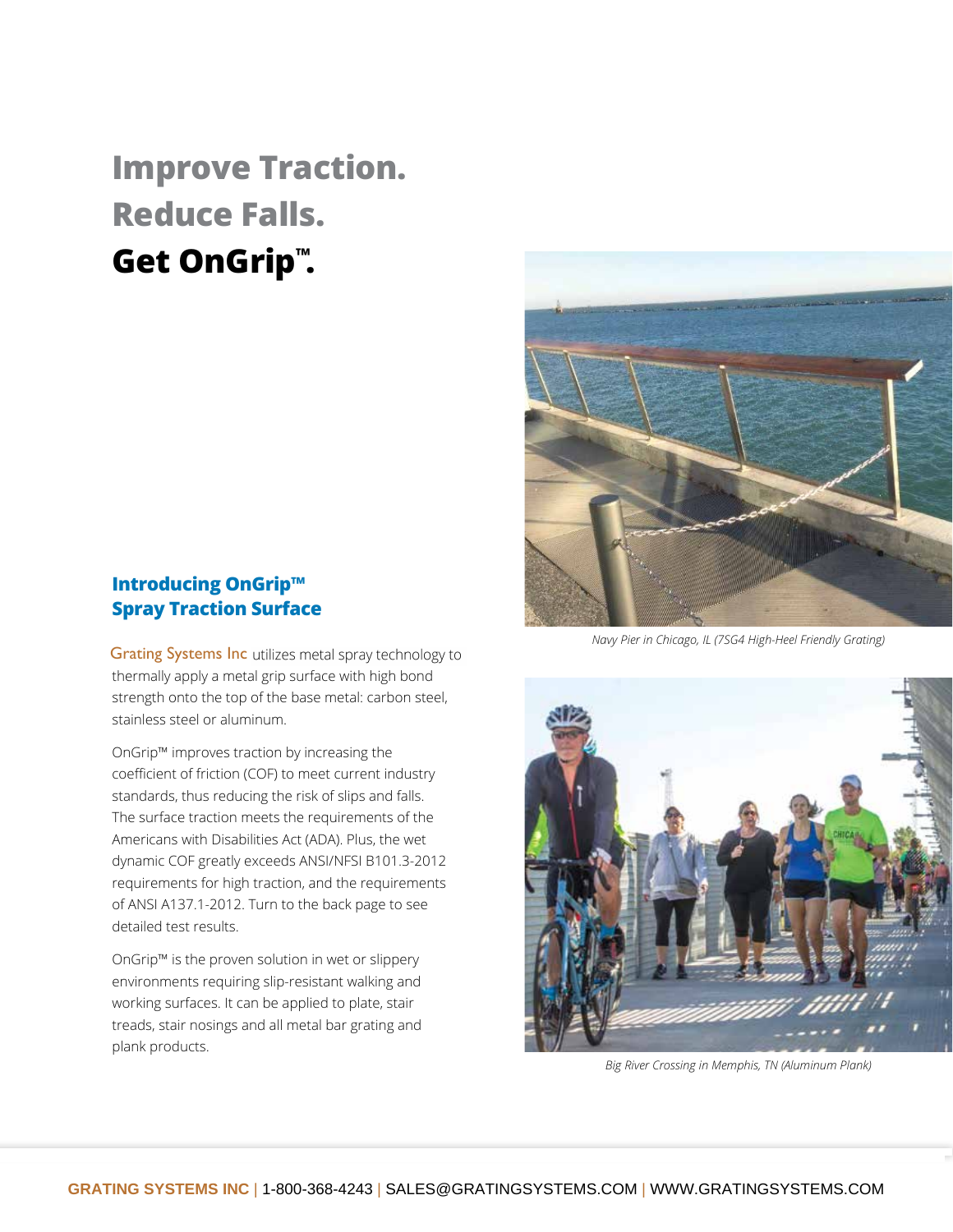#### **APPLICATIONS**

- **•** Commercial
- **•** Food & Beverage
- **•** Government
- **•** Infrastructure
- **•** Manufacturing
- **•** Oil & Gas
- **•** Utilities
- **•** Water & **WASTEWATER**
- **•** Pedestrian **BRIDGES**
- **•** Parks & Piers



## **Advantages**

#### **Specifications**

- Meets the Americans with Disabilities Act (ADA) requirement for slip resistance.
- Exceeds ANSI/NFSI B101.3-2012 wet dynamic COF for high traction.
- Exceeds ANSI A137.1-2012 wet dynamic COF requirements.
- Thermally applied material provides a durable surface for long service life.
- Galvanized over coating for corrosion protection.
- Painted (any color) over coating for corrosion protection.

#### **Flexible process – short lead time**

- OnGrip™ can be applied to aluminum grating, treads and plank, carbon steel and stainless steel grating, treads and plate surfaces.
- In-house process allows for shorter lead times for the customer.
- Other customized solutions and options available.

#### **Lower bottom-line costs for owners**

- Shipping and freight savings on customer orders.
- Long product service life reduces repair and replacement costs.
- Reduces slip-and-fall accident risk to property owners.





FALL INJURIES ADD UP TO



# **Material Finishes**



#### CARBON STEEL

*Carbon steel grating should be coated (e.g. galvanized or painted – any color) for corrosion resistance.*

#### **ALUMINUM**

*Aluminum grating and plank can be mill finished, anodized or painted.*

### Stainless Steel

*Stainless steel requires no finish.*